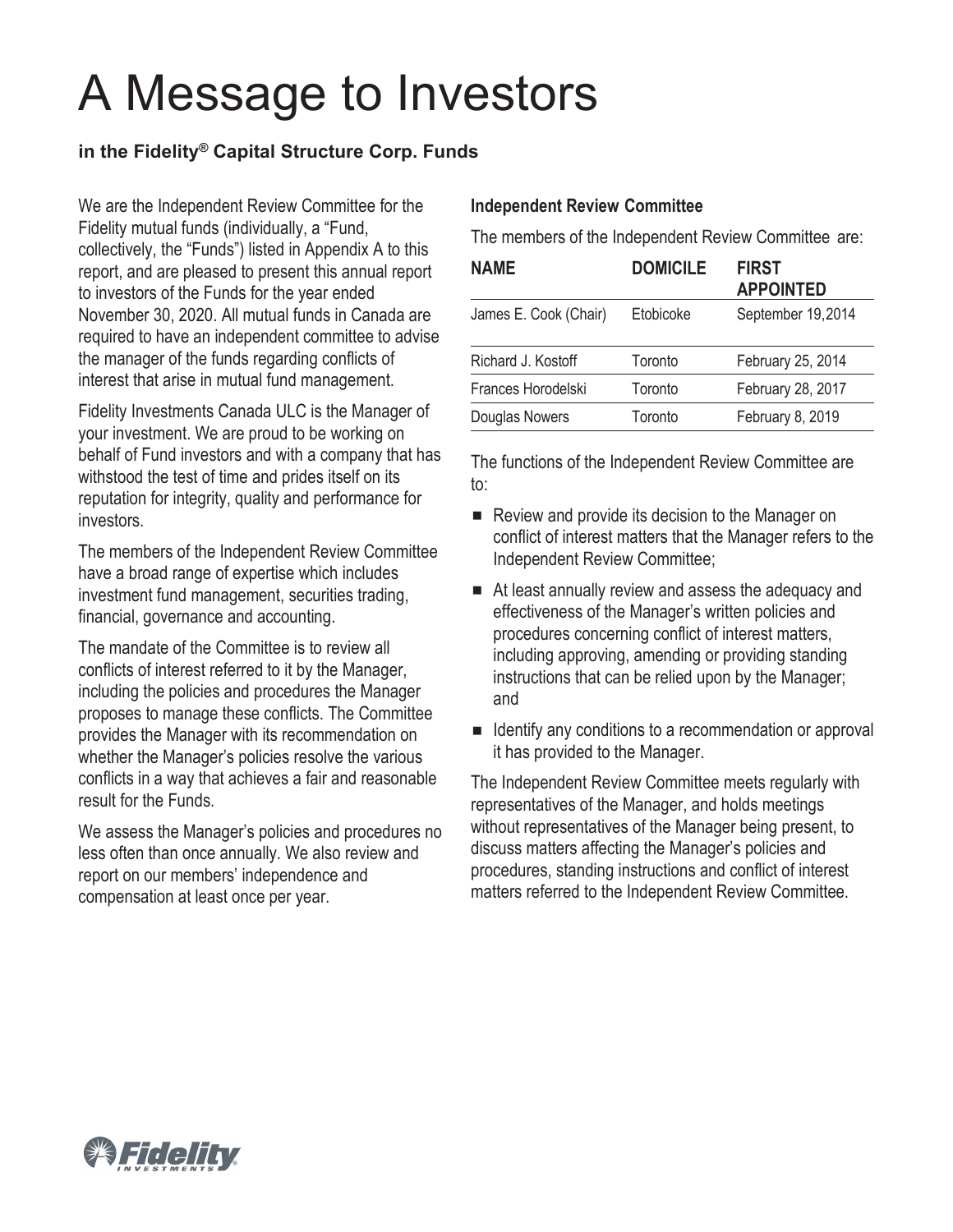During the year ended November 30, 2020, the Independent Review Committee held seven meetings with representatives of the Manager. At four of these meetings, the Independent Review Committee held a separate meeting at which representatives of the Manager were not present.

None of the members of the Independent Review Committee have any relationships which would compromise their independence with respect to the Funds.

# **Ownership of Securities**

The percentage of securities of each class or series of voting or equity securities beneficially owned directly or indirectly, in aggregate, by all members of the Independent Review Committee in any Fund does not exceed 0.01 percent.

None of the members of the Independent Review Committee beneficially own directly or indirectly any securities of the Manager.

The percentage of securities beneficially owned, directly or indirectly, in aggregate, by all members of the Independent Review Committee in any significant supplier to the Funds does not exceed 0.01 percent.

## **Compensation and Indemnities**

The aggregate compensation paid to the Independent Review Committee by all the mutual funds and exchange-traded funds managed by the Manager to which NI 81-107 *Independent Review Committee for Investment Funds* applies for the calendar year ended December 31, 2020 was \$260,500.00. The aggregate compensation paid to the Independent Review Committee by the Funds covered in this report during the year ended November 30, 2020 was \$47,742.53. This amount is allocated among the Funds shown in Appendix A based on each Fund's net assets. Please see the annual financial statements of each Fund for the amount paid by each Fund.

No indemnity amounts were paid to members of the Independent Review Committee by the Funds during the period.

The Manager set the initial compensation of the Independent Review Committee at the time of its initial appointment on February 23, 2007. At least annually, the Independent Review Committee reviews its compensation. In judging the appropriate level of compensation, the Independent Review Committee has considered, among other things:

- $\blacksquare$  the number, size and complexity of the Funds;
- available information on the compensation of similar committees;
- workload;
- **p** breadth and depth of the relevant experience of its members;
- $\blacksquare$  the benefits accruing to the Funds as a result of its activity; and
- $\blacksquare$  the opinion of the Manager.

Further to this review, on June 9, 2020, the Independent Review Committee approved an increase to its compensation. This is the first increase in the Independent Review Committee's compensation since June 4, 2015. The Independent Review Committee believes that the level of compensation of its members is appropriate.

## **Charter**

The Independent Review Committee has adopted and reviews on at least an annual basis, a written charter that includes its mandate, responsibilities and functions, and the policies and procedures it will follow when performing its functions.

# **Conflict of Interest Matters**

# *Policies and Procedures*

During the period the Independent Review Committee has reviewed, and, where appropriate, arranged for periodic reporting on each of the following conflict of interest matters referred to it by the Manager. Its objective has been to achieve a fair and reasonable result for the Funds. It has provided the Manager with standing instructions to apply the following policies in accordance with their terms.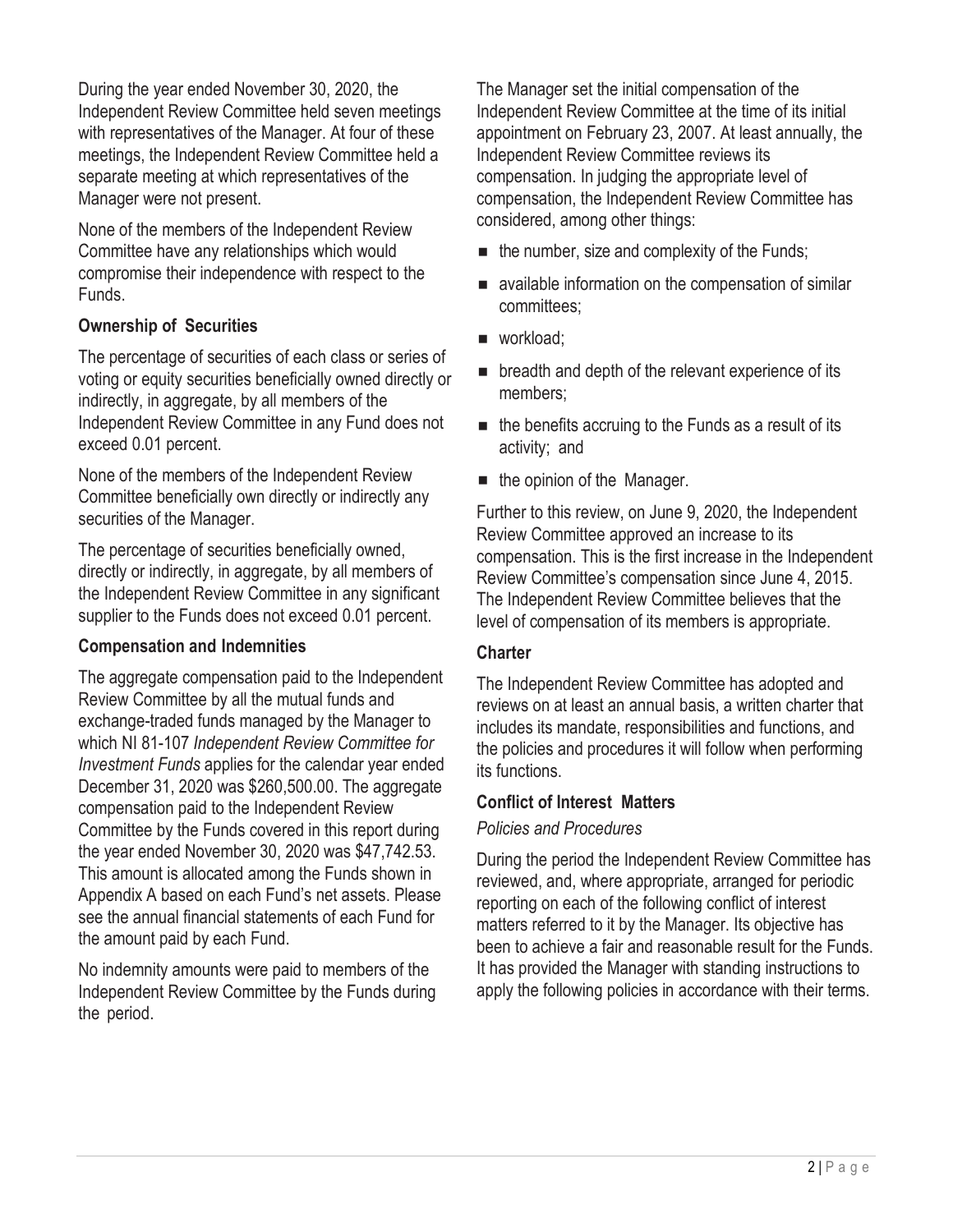| <b>POLICY</b>                                               | <b>DESCRIPTION</b>                                                                                                                                                                                                                                                                                                                                                                               |
|-------------------------------------------------------------|--------------------------------------------------------------------------------------------------------------------------------------------------------------------------------------------------------------------------------------------------------------------------------------------------------------------------------------------------------------------------------------------------|
| 1. Code of Ethics /Personal Investing                       | This policy governs the personal investing and other activities of employees of the Manager<br>and certain of its affiliates.                                                                                                                                                                                                                                                                    |
| 2. Business Entertainment and<br><b>Workplace Gifts</b>     | This policy governs the provision and acceptance of gifts and business entertainment by<br>employees of the Manager and certain of its affiliates.                                                                                                                                                                                                                                               |
| 3. Trade Allocation                                         | This policy governs the allocation of trades of portfolio securities between Funds or client<br>accounts when more than one Fund or client account is buying or selling securities of a<br>particular issuer at the same time.                                                                                                                                                                   |
| 4. Best Execution and Fair Trading                          | This policy addresses the quality of execution of trades of portfolio securities or foreign<br>exchange trades by brokers, including both 3rd party brokers and brokers affiliated to the<br>Manager, on behalf of the Funds.                                                                                                                                                                    |
| 5. Commission Uses                                          | The Manager places a large volume of orders to buy and sell portfolio securities on behalf of<br>the Funds. It has in place arrangements with the brokers that execute the trades whereby the<br>Manager may receive brokerage and research services or whereby the broker may rebate a<br>portion of the commissions paid by a Fund back to the Fund. This policy governs such<br>arrangements. |
| 6. Trade Error Correction                                   | This policy governs the correction of errors made in executing trades of portfolio securities on<br>behalf of a Fund, including the resolution of errors taking place as the Funds seek to repatriate<br>foreign currencies to their working currency or hedge currency exposure.                                                                                                                |
| 7. Proxy Voting                                             | The Funds own portfolio securities and therefore the right to vote proxies. This policy governs<br>the voting of proxies.                                                                                                                                                                                                                                                                        |
| 8. Transfer Agency Error Correction                         | This policy governs the correction of errors made in executing investor transactions in the<br>securities of a Fund.                                                                                                                                                                                                                                                                             |
| 9. NAV Calculation and Fair Value                           | This policy governs the calculation of a Fund's net asset value per share (NAV), including<br>situations where market quotations for a portfolio security are not readily available or when<br>market quotations are unreliable, in which case the Manager will calculate the NAV using the<br>fair value of that security.                                                                      |
| 10. NAV Error Correction                                    | This policy governs the correction of errors made in calculating a Fund's NAV.                                                                                                                                                                                                                                                                                                                   |
| 11. Short-Term Trading                                      | This policy governs the detection and prevention of active trading, which may be harmful to the<br>Funds.                                                                                                                                                                                                                                                                                        |
| 12. Substantial Security Holders                            | This policy addresses potential conflicts of interest that may arise where a company becomes a<br>significant investor in a Fund, and the Fund invests in that company or a company related to<br>that company.                                                                                                                                                                                  |
| 13. Side-by-side                                            | This policy addresses the side-by-side management of different types of accounts, including<br>accounts that invest on a long-only basis - that is, buy securities - and accounts that may also<br>invest on a short basis – that is, sell securities that they don't own, in the hope of repurchasing<br>them later at a lower price.                                                           |
| 14. Seed Capital Redemption                                 | The Manager is required to provide seed capital to new Funds. This policy governs the manner<br>in which the seed capital of a Fund may be redeemed by the Manager.                                                                                                                                                                                                                              |
| 15. Large Investors                                         | This policy addresses the potential conflicts of interest that may arise where large institutional<br>and individual investors transact in the Funds.                                                                                                                                                                                                                                            |
| 16. Fidelity Capital Structure Corp.<br>Dividend Allocation | This policy governs the allocation of dividends by Fidelity Capital Structure Corp. to its investors.                                                                                                                                                                                                                                                                                            |
| 17. Purchase of Securities Underwritten<br>by an Affiliate  | This policy governs investments by the Funds in a class of securities of an issuer during a<br>distribution (i.e., an offering), or within 60 days of a distribution, of those securities where an<br>affiliate of the Manager acts as an underwriter of the offering.                                                                                                                           |
| 18. Disclosure of Portfolio Information                     | This policy governs the manner and timelines regarding the disclosure of Fund portfolio<br>information.                                                                                                                                                                                                                                                                                          |
| 19. Complaints                                              | This policy governs the process for managing and resolving complaints received from investors<br>in the Funds.                                                                                                                                                                                                                                                                                   |
| 20. Benchmarks                                              | This policy governs the process for selecting and changing performance benchmarks of the Funds.                                                                                                                                                                                                                                                                                                  |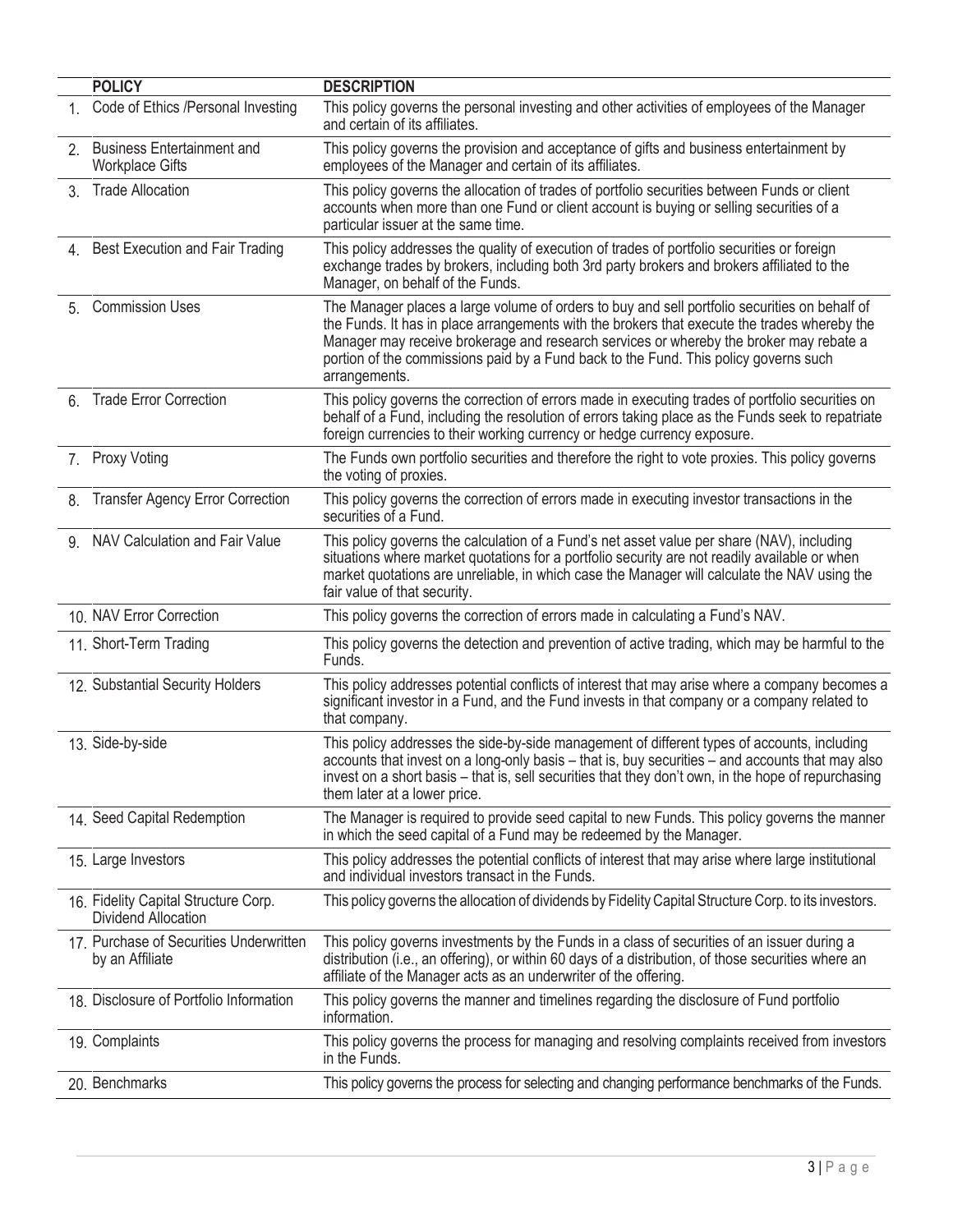| <b>POLICY</b>                                      | <b>DESCRIPTION</b>                                                                                                                                                                                                   |
|----------------------------------------------------|----------------------------------------------------------------------------------------------------------------------------------------------------------------------------------------------------------------------|
| 21. Fund-of-Funds                                  | This policy governs the potential conflicts of interest that may arise where the Manager's retail<br>mutual funds invest all or a portion of their assets in units of its other mutual funds.                        |
| 22. In specie Transactions                         | This policy governs the process of transferring portfolio assets between the Funds, pooled funds<br>and managed accounts, all of which are managed or advised by the Manager.                                        |
| 23. Fidelity Capital Structure Corp.<br>Income Tax | This policy governs the allocation of any non-refundable income taxes of the Fidelity Capital<br>Structure Corp. to classes within the corporation.                                                                  |
| 24. Co-Investing Conflicts                         | This policy addresses potential conflicts of interest where a Fund may desire to invest in a company<br>in which another Fidelity entity wishes to make a simultaneous investment or has a pre-existing<br>interest. |
| 25. Fund Mergers                                   | This policy addresses potential conflicts of interest that may arise in fund mergers involving the<br>Funds.                                                                                                         |

In March 2020, the Independent Review Committee provided a positive recommendation to the Manager with respect to the following transactions, which were completed in December 2020:

| <b>Fund Mergers</b>                                                                   |                                                        |  |  |  |
|---------------------------------------------------------------------------------------|--------------------------------------------------------|--|--|--|
| <b>Terminating Fund</b>                                                               | <b>Continuing Fund</b>                                 |  |  |  |
| <b>Fidelity Event Driven</b><br><b>Opportunities Class</b>                            | <b>Fidelity Canadian</b><br><b>Opportunities Class</b> |  |  |  |
| <b>Fidelity Event Driven</b><br><b>Opportunities Currency</b><br><b>Neutral Class</b> |                                                        |  |  |  |
| <b>Fund Terminations</b>                                                              |                                                        |  |  |  |
| <b>Fidelity Global Telecommunications Class</b>                                       |                                                        |  |  |  |

In each case, the Terminating Funds merged into the Continuing Fund and holders of the Terminating Funds became holders of the Continuing Fund.

In August 2020, the Independent Review Committee provided a positive recommendation to the Manager with respect to the following terminations:

| <b>Fund Terminations</b>                                                                |
|-----------------------------------------------------------------------------------------|
| Fidelity American Disciplined Equity <sup>®</sup> Currency Neutral<br>Class             |
| <b>Fidelity Corporate Bond Class</b>                                                    |
| <b>Fidelity Europe Class</b>                                                            |
| <b>Fidelity Global Small Cap Class</b>                                                  |
| Fidelity International Disciplined Equity <sup>®</sup> Class                            |
| Fidelity International Disciplined Equity <sup>®</sup> Currency<br><b>Neutral Class</b> |

Fidelity Global Small Cap Class was terminated in December 2020. However, the Manager did not proceed with the remaining terminations.

#### **Approvals**

The Independent Review Committee has provided approval for the Funds to invest in securities of significant investors in a Fund as long as the Manager follows the terms of the Substantial Security Holder Policy described above and reports quarterly to the Committee on compliance with the terms of the policy.

## **Conclusion**

The Independent Review Committee receives periodic reports arising under the above-mentioned policies and procedures on conflict of interest matters for which it has provided standing instructions to the Manager.

During the period there were no conflict of interest matters referred to the Independent Review Committee by the Manager for which the Independent Review Committee did not give a positive recommendation and there was no instance when the Manager acted in a conflict of interest matter but did not meet a condition imposed by the Independent Review Committee in its recommendation or approval.

James E. Cook **Chair February 23, 2021**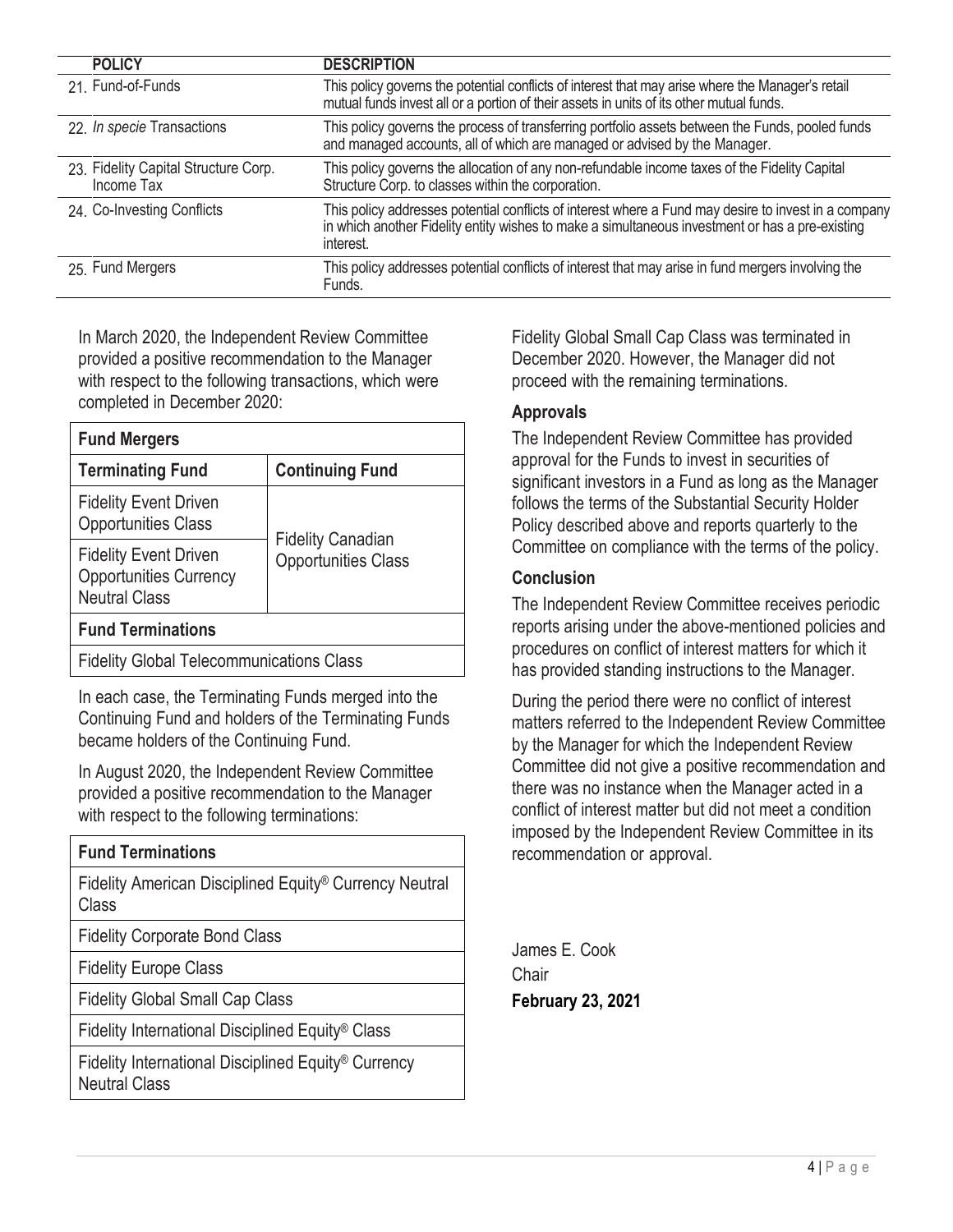# APPENDIX A Funds covered by this Report

#### **FIDELITY® CAPITAL STRUCTURE CORP.**

*Canadian Equity Classes* Fidelity Canadian Disciplined Equity® Class Fidelity Canadian Growth Company Class Fidelity Canadian Large Cap Class Fidelity Canadian Opportunities Class Fidelity Dividend Class Fidelity Greater Canada Class Fidelity Dividend Plus Class Fidelity Special Situations Class Fidelity True North® Class *North American Equity Classes* Fidelity North American Equity Class Fidelity CanAm Opportunities Class Fidelity CanAm Opportunities Currency Neutral Class *U.S. Equity Classes* Fidelity American Disciplined Equity® Class Fidelity American Disciplined Equity® Currency Neutral Class Fidelity American Equity Class Fidelity American Equity Currency Neutral Class Fidelity U.S. Focused Stock Class Fidelity U.S. Focused Stock Currency Neutral Class Fidelity Small Cap America Class Fidelity Small Cap America Currency Neutral Class Fidelity U.S. All Cap Class Fidelity U.S. All Cap Currency Neutral Class Fidelity U.S. Growth Opportunities Class Fidelity U.S. Growth Opportunities Systematic Currency Hedged Class *Global and International Equity Classes* Fidelity AsiaStar® Class Fidelity China Class Fidelity Emerging Markets Class Fidelity Europe Class Fidelity Far East Class Fidelity Global Class Fidelity Global Disciplined Equity® Class Fidelity Global Disciplined Equity® Currency Neutral Class Fidelity Global Dividend Class Fidelity Global Large Cap Class Fidelity Global Large Cap Currency Neutral Class Fidelity Global Concentrated Equity Class



*Global Sector Classes* Fidelity Global Consumer Industries Class Fidelity Global Financial Services Class Fidelity Global Health Care Class Fidelity Global Natural Resources Class Fidelity Global Real Estate Class Fidelity Technology Innovators Class

*Asset Allocation and Balanced Classes* Fidelity Canadian Asset Allocation Class Fidelity Canadian Balanced Class Fidelity Monthly Income Class

*Fidelity Managed Portfolios* Fidelity Income Class Portfolio Fidelity Global Income Class Portfolio Fidelity Balanced Class Portfolio Fidelity Global Balanced Class Portfolio Fidelity Growth Class Portfolio Fidelity Global Growth Class Portfolio

*Fixed Income Classes* Fidelity Canadian Short Term Income Class Fidelity Corporate Bond Class